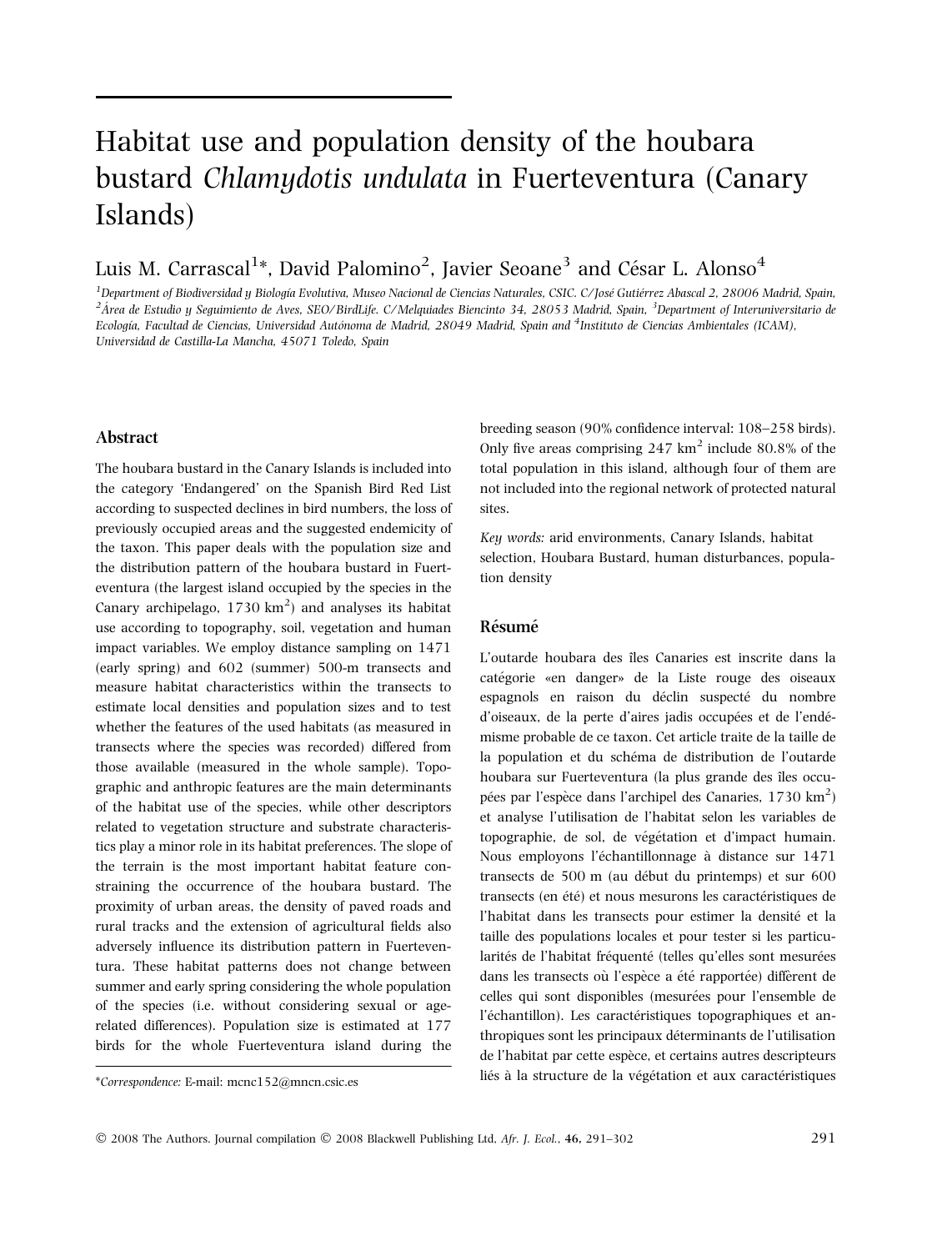du substrat jouent un rôle mineur dans les préférences en matière d'habitat. La pente de terrain est la caractéristique de l'habitat la plus importante dans la limitation de la présence de l'outarde houbara. La proximité de zones urbaines, la densité de routes pavées et de sentiers ruraux et l'extension des terres agricoles influencent aussi négativement son schéma de distribution sur Fuerteventura. Ce schéma de l'habitat ne change pas entre l'été et le début du printemps si l'on considère l'ensemble de la population de l'espèce (c.-à-d. si l'on ne tient pas compte des différences liées au sexe ou à l'âge). La population est estimée à 177 oiseaux pour toute l'île de Fuerteventura pendant la saison de reproduction (intervalle de confiance à 90% : 108–258 oiseaux).  $\hat{A}$  elles seules, cinq zones totalisant  $247 \text{ km}^2$  abritent 80,8% de la population totale de l'île, bien que quatre d'entre elles ne soient pas incluses dans le réseau régional de sites naturels protégés.

## Introduction

The management and conservation of animal species requires knowledge on habitat use and preferences, distribution patterns and population size (Johnson, 1980; Cody, 1985). This issue is highly relevant for the conservation of endangered species in populated or managed areas, where such knowledge is frequently used as a tool to forecast the potential effects of land-use changes or new developments, to design mitigation measures and to eventually revert the decline of the species (Caughley & Gunn, 1996; Norris, 2004).

The population of houbara bustard of the Canary Islands (Chlamydotis undulata fuertaventurae [Rothschild & Hartert, 1894], present in Fuerteventura, Lanzarote, and the small islet of La Graciosa) is the only one inhabiting insular environments throughout its geographical range, from north-eastern Africa to Central Asia (Urban, Fry & Keith, 1986; Del Hoyo, Elliot & Sargatal, 1996). The houbara bustard has been catalogued as 'Near Threatened' worldwide until 2004, when its threat status was upgraded to 'Vulnerable' (IUCN, 2004), because of an alarming estimate of decline of 35% over three generations. Most of the available data on population declines belong to the Asian populations (Chlamydotis [undulata] macqueenii; Tourenq et al., 2005; Combreau, Launay & Lawrence, 2005), although the range and population trends of the two African subspecies (Chlamydotis [undulata] undulata for the mainland and C. u. fuertaventurae for the Canary Islands) probably also underwent a decreasing trend and a reduction in the distribution area during the twentieth century (Goriup, 1997).

The last Spanish Bird 'Red List' (Madroño, González & Atienza, 2005) qualified the Houbara Bustard population of the Canary Archipelago into the category 'Endangered' according to suspected declines in bird numbers, the loss of previously occupied areas and the endemicity of the taxon (Pitra et al., 2002; Idaghdour et al., 2004; C. u. undulata and C. u. fuertaventurae diverged just recently 20,000– 25,000 years ago). However, this evaluation of the threat status is supported only on conjectures because there is a lack of quantitative studies on habitat preferences and recent population sizes within the Canary Islands (but see: Collar & Goriup, 1984; Martín et al., 1996, 1997; Medina, 1999; Carrascal et al., 2006), which precludes firm assessments of population trends. This is particularly true for Fuerteventura, where traditional agriculture and grazing have given way to more intensive agricultural exploitation and an increasing urban and infrastructure development, which conflicts with nature conservation (Gangoso et al., 2006). In this island, there is an urgent need of a more accurate ecological knowledge of the species and a detailed estimate of population size and distribution to evaluate its actual threat status, the magnitude of the Fuerteventura population within the Canary archipelago and to assess the potential impacts of new developments.

This paper tries to quantify regional variation in local densities of the houbara bustard in Fuerteventura (the largest island occupied by the species in the Canary archipelago,  $1730 \text{ km}^2$ ) to estimate the current population size in the island and to describe the species' habitat use according to topography, soil, vegetation and human impact variables.

## Materials and methods

### Study area

Fuerteventura ( $N28^{\circ}27'$ ,  $W14^{\circ}00'$ ; 1730 km<sup>2</sup>) is the easternmost main island of the Canary archipelago, lying only 100 km far from the North-African coast. The island has a smooth relief (maximum altitude of 812 m) in accordance with its ancient geological history and subsequent erosion (20–22 million years). The combined effects of direct Saharan influence on climate and a flat to gently undulating topography result in a predominance of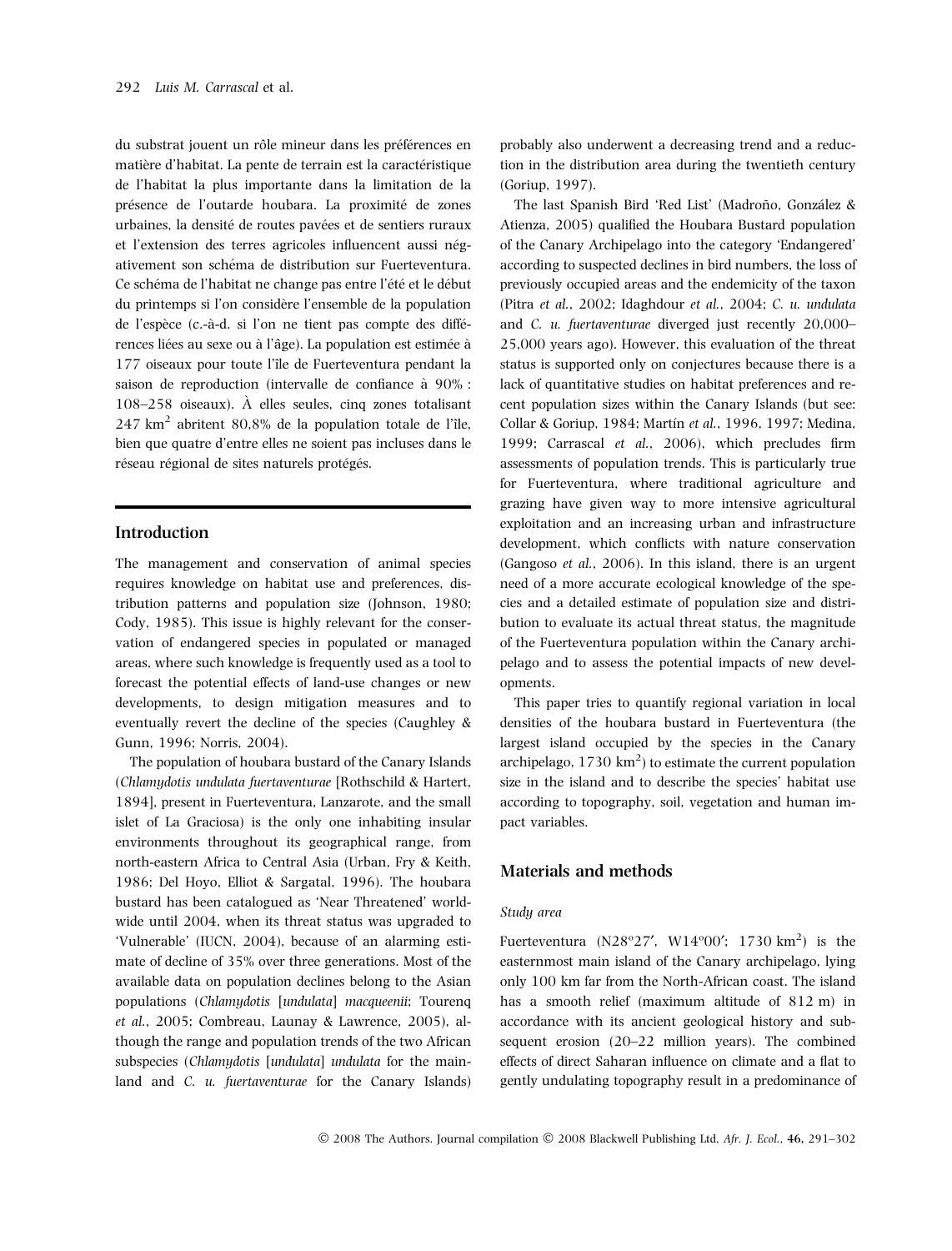scarcely vegetated arid steppe-like landscapes, which have been extensively grazed and cultivated. The impoverished native plant communities mostly consist of a few species of xerophytic shrubs (Launaea arborescens Murb., Lycium intricatum Boiss., Salsola vermiculata L, Suaeda spp. and Euphorbia spp.), therophytic forbs and annual grass species (Rodríguez, García & Reyes, 2000; Santos, 2000). However, the degree of development of vegetated patches is relatively diverse because of local conditions such as humidity, slope of terrain, grazing by the goat and human uses. With regard to soil lithology and compactness, the island also comprises a broad range of conditions, from stony lava fields to loose sand dunes. Although the cities are widely spread throughout the island, they are particularly dense and large near the sea shore as a result of tourist activities.

#### Bird and habitat data

Bird surveys were carried out in 2005 and 2006, during the first fortnight of March, by five and three equally experimented observers respectively. The survey method was the line transect, frequently used in extensive assessments of abundance, general distribution patterns and habitat preferences of birds (Bibby et al., 2000), because (i) it offers an optimal trade-off between field effort and census area covered and (ii) it allows an easy calculation of detectability estimates thus increasing the reliability of population densities. A total number of 1471 line transects of 0.5 km (measured by means of portable GPSs) were made focused on the main steppe-like and desert areas, although other habitats (e.g. traditional cultivations, hilly slopes) were also considered, increasing the environmental variability surveyed for the species (Fig. 1). Transects were 500 m in length so as to compromise to obtain a large number of sampling units covering a significant area in relatively homogeneous habitats. Transects are not considered a cost-effective survey method in larger continental areas (see Noir, Barbraud & Judas, 2004; Le Cuziat et al., 2005a and references therein), but they suit our study area because most of the Fuerteventura island is open to public access, not many places are reachable by car and it is relatively easy to walk.

The transects were carried out on windless and rainless days, walking cross-country or by little used dirt tracks at a low speed  $(1-3 \text{ km h}^{-1})$  approximately), during the 4 h after dawn and 2.5 h before dusk. For each detected houbara, the perpendicular distance to the observer's

trajectory was estimated (a few overflying birds sighted were disregarded). Training with a laser range-finder (Leica Rangemaster LRF 900) helped to reduce inter-observer variability in the distance estimates. Only birds observed less than 250 m from the transect were considered in the following analyses.

Sampling effort varied among different geographical– environmental strata according to their extent and because we visited each one until we felt confident a reliable estimate of density could be obtained. The sampling locations and the approximate number of transects to gather on them were roughly determined in proportion to the surface in the islands of each type of main landscape. Apart from the mere availability of a safe place to park the car, the starting point of each sampling line was randomly determined. Next, the observers walked through the target area trying: (i) to perform 0.5-km transects as homogeneous as possible considering habitat structure and topographic characteristics and (ii) to attain an extensive cover of the sampling location. The transect lines were not biased by an a priori potential of the habitat to have houbaras, because the field work was not exclusively focused in sampling this species and because most locations were so intensively sampled that there is little room for any geographical bias (Fig. 1).

We also repeated 602 transects in the first fortnight of August 2006 (same observers as in spring 2006) to analyse seasonal changes in average habitat preferences of the whole population in Fuerteventura (i.e. breeding versus summer season). These transects were selected to attain a high variability of habitat types censused and a large sample size in each geographical stratum (see below).

Twelve habitat variables were used to characterize the 0.5-km transects. Eight variables were measured during field transects by means of the averages of three visual estimations (at 125, 250 and 375 m within the line transect) on 25-m radius circular plots: coverages of (i) grass, (ii) annual forbs, and (iii) shrubs (in percentages); (iv) mean height of the shrub layer (in cm); (v) rocky cover (in percentage); (vi) soil typology (according to the following ordinal multinomial classes: 0 – lava fields, 1 – stone/gravel soils,  $2$  – compact soils,  $3$  – sandy soils and  $4$ – loose sand dunes); (vii) altitude above sea level (measured with GPS receptors); and (viii) the amount of any agricultural land-use (estimated in 125-m width bands on each side of the transect and expressed in percentage). Afterwards, four more variables were measured on the most recent national topographic 1 : 25,000 maps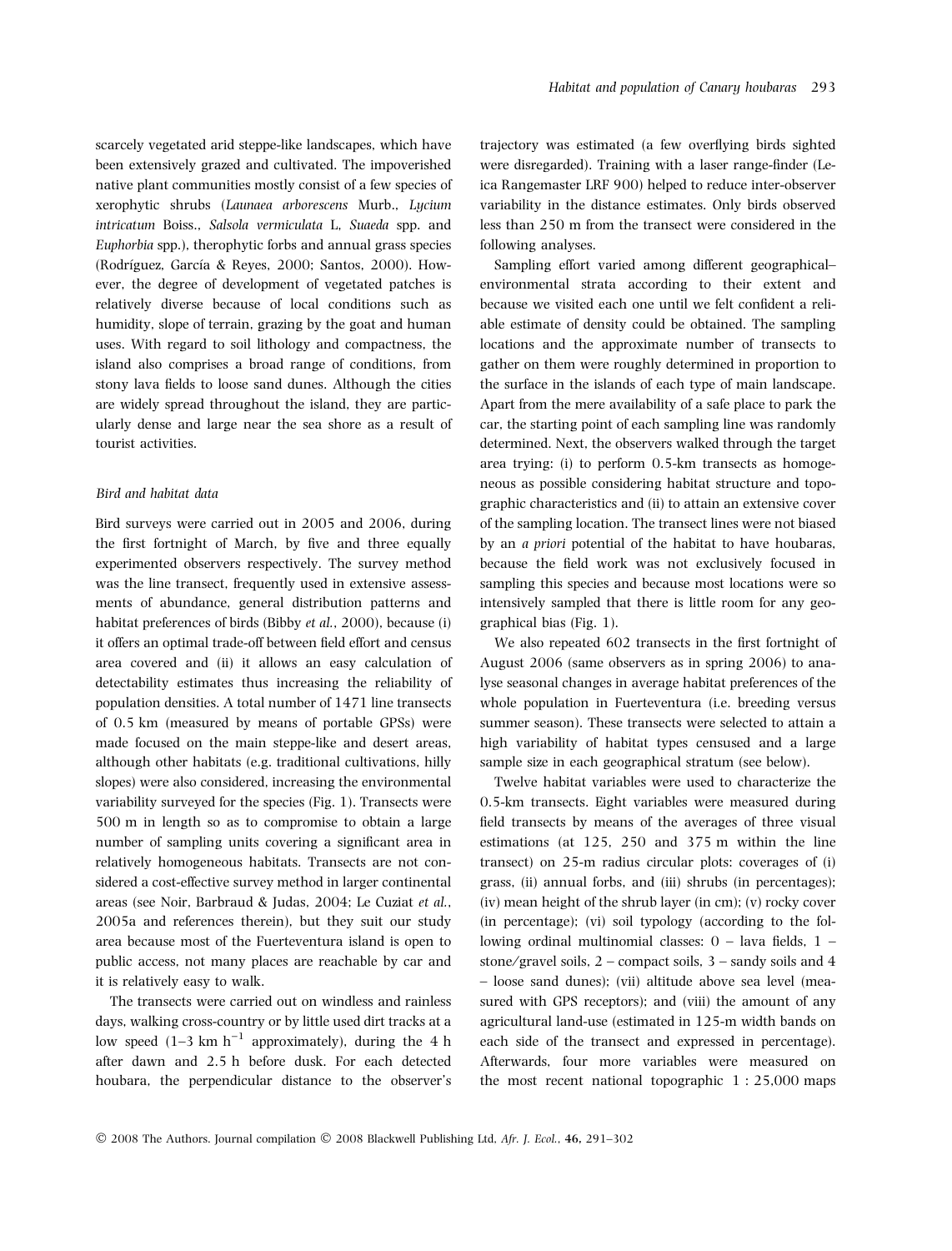

(Instituto Geográfico Nacional, years 2000–2005) within circles of radius 250 m from the centre of each transect:  $(ix)$  the distance to the nearest city (in m);  $(x)$  the average slope of the terrain (in percentage); and the length of (xi) dirt tracks (in m) and of (xii) paved roads. Table 1 summarizes the mean values, standard deviations and ranges of variation of these twelve variables in the 1471 transects sampled.

#### Abundance estimates

The abundance of the species was estimated with distance sampling methods (Thomas et al., 2002). For modelling the detectability, the sightings from Fuerteventura and the Fig 1 Left: location of the sampling strata (clockwise): 1 Malpaı´ses North, 2 Corralejo, 3 Montaña Lengua, 4 Fimapaire-Finimoy, 5 Tetir-Puerto del Rosario, 6 Triquivijate, 7 Castillo, 8 Malpaíses South, 9 Vigán-Giniginamar, 10 Jandía (sandy soils and dune area), 11 Jandía mountains, 12 Morro Jable, 13 Tuineje, 14 Betancuria, 15 Tefía-Ampuyenta, 16 Tindaya, 17 Lajares-Oliva, 18 Cotillo-Majanicho. Right: each dot locates the centre of the 0.5-km transects  $(n = 1471)$ . Grey colour shows unsurveyed areas having distinct habitats from the surroundings

neighbouring islands of Lanzarote and La Graciosa (very similar regarding the vegetation and landscape features that affect bird detectability; obtained from Carrascal et al., 2006) were pooled. The detection distances were righttruncated excluding outliers as recommended by Buckland et al. (2001; i.e. disregarding the 5% of the longest perpendicular distances from the transect line, which were those longer than 250 m). We fitted three models (halfnormal, negative exponential and hazard-rate, trying in each one to include a suitable series expansion) that are commonly used to explain the loss of detectability as a function of the distance from the transect line (the further the distance the lower the probability of detecting an individual). These models were used to estimate the prob-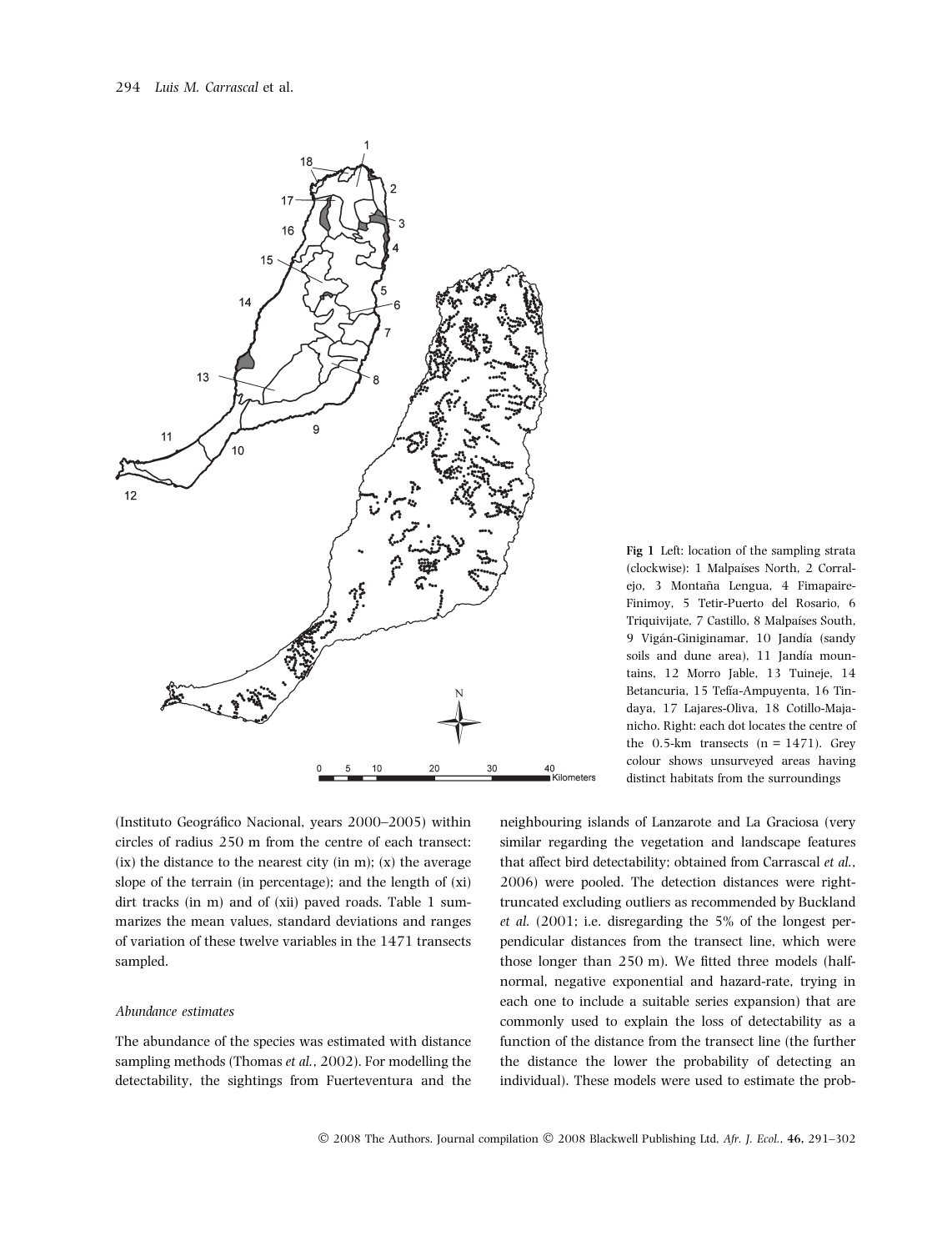| <b>Table 1</b> Environmental characteristics (mean $\pm$ standard deviation) of the 0.5-km transects occupied by the houbara bustard in the   |  |
|-----------------------------------------------------------------------------------------------------------------------------------------------|--|
| breeding season ( $n = 22$ ) and summer ( $n = 14$ ) and the whole sample of transects ( $n = 1471$ ) in Fuerteventura (Canary Islands; mean, |  |
| range)                                                                                                                                        |  |

|                   |       |                               |        |       |                | Habitat use |           |       |                   |
|-------------------|-------|-------------------------------|--------|-------|----------------|-------------|-----------|-------|-------------------|
|                   |       | Availability<br>Fuerteventura |        |       | Spring         |             | Summer    |       | Habitat selection |
|                   | Mean  | <b>SD</b>                     | Max.   | Mean  | SD <sub></sub> | Mean        | <b>SD</b> | t     | P-value           |
| <b>DMIN-URB</b>   | 2.8   | 1.9                           | 14.8   | 2.7   | 1.5            | 3.2         | 1.7       | 1.91  | 0.065             |
| L-TRACKS          | 204.5 | 294.7                         | 1850.0 | 182.0 | 228.7          | 181.4       | 239.5     | 2.17  | 0.037             |
| L-ROADS           | 46.2  | 145.3                         | 1100.0 | 18.2  | 85.3           | 0.0         | 0.0       | 3.41  | 0.002             |
| C-AGRIC           | 1.0   | 13.8                          | 90.0   | 0.1   | 0.6            | 0.0         | 0.0       | 45.54 | 0.000             |
| <b>ALTITUDE</b>   | 158.6 | 104.2                         | 617.0  | 131.2 | 80.0           | 125.4       | 81.2      | 0.12  | 0.901             |
| <b>SLOPE</b>      | 11.2  | 10.5                          | 116.0  | 4.8   | 3.6            | 4.7         | 2.8       | 3.15  | 0.003             |
| <b>SOIL INDEX</b> | 2.1   | 1.2                           | 4.0    | 2.3   | 0.8            | 2.9         | 0.9       | 3.94  | 0.000             |
| C-ROCK            | 32.5  | 27.7                          | 100.0  | 27.6  | 19.7           | 21.6        | 26.4      | 0.54  | 0.595             |
| C-FORBS           | 11.1  | 12.3                          | 78.0   | 13.3  | 16.1           | 11.3        | 11.7      | 0.54  | 0.595             |
| C-GRASS           | 4.1   | 9.2                           | 76.3   | 3.3   | 8.1            | 3.1         | 7.2       | 0.01  | 0.990             |
| <b>C-SHRUB</b>    | 9.3   | 7.6                           | 57.3   | 9.7   | 6.3            | 8.2         | 7.9       | 0.88  | 0.387             |
| <b>H-SHRUB</b>    | 24.7  | 24.1                          | 210.0  | 26.2  | 12.2           | 25.9        | 10.3      | 0.76  | 0.454             |

DMIN-URB: minimum distance to the nearest city (in km); L-TRACKS: length of unpaved tracks (in m) per 20 ha; L-ROADS: length of paved roads (in m) per 20 ha; C-AGRIC: cover with agricultural uses (in %); ALTITUDE: mean altitude above sea level (in m); SLOPE: average slope of the terrain (in %); SOIL INDEX: index size of soil grain (0: volcanic soils; 1: stony soils; 2: compact sandy soils; 3: sandy soils; 4: loose dunes); C-ROCK: cover of rocks and stones (in %); C-FORBS: cover of forbs (in %); C-GRASS: cover of grass (in %); C-SHRUB: cover of shrubs (in %; mostly chamaephytes and small phanerophytes of genus Suaeda, Salsola, Launaea, Lycium and Euphorbia); H-SHRUB: mean height of the shrubs (in cm). Results of t-tests comparing the observed means (the combined sample of transects where the species was present both in spring and summer) with the average of the island (null hypothesis of average habitat availability) are also shown.

ability of detection and the effective census strip width (ESW = the truncation distance of 250 m multiplied by the probability of detection) within the truncated distance (see above). Models were evaluated according to AICc. We calculated a weighted average of the detection probabilities derived from the three i canonical models according to weights (W) obtained from AICc values, where  $Wi = \exp[-0.5 \Delta AICc]/\Sigma \exp[-0.5 \Delta AICc])$  (Burnham & Anderson, 2002). A global detection function was calculated and used to calculate the density of the species in the whole Fuerteventura (expressed in birds per  $km^2$ ) assuming that the detectability of the individuals did not differ among the studied geographical areas within the island. Detectability models were built with DISTANCE 5.0 software (Thomas et al., 2004).

The 1471 transects sampled in the first fortnight of March were grouped in eighteen strata according to their habitat characteristics and geographical proximity (Fig. 1). The environmental characteristics of these strata are shown in the Appendix. The population size of the houbara bustard per stratum was estimated following a randomiTable 2 Models fitted to the detection distances truncated at 250 m  $(n = 63$  contacts with 82 individuals), ordered increasingly according to their AICc values (i.e. from larger to smaller reliability)

|                                             | AAICc | AICc   | W    | $P$ (95% CI)        |
|---------------------------------------------|-------|--------|------|---------------------|
| Negative<br>exponential                     | 0.00  | 657.20 | 0.64 | $0.31(0.23 - 0.41)$ |
| Half-normal<br>(cosine)<br>adjustments)     | 2.79  | 660.00 | 0.16 | $0.37(0.29 - 0.37)$ |
| Hazard-rate                                 | 3.02  | 660.23 | 0.14 | $0.35(0.24 - 0.53)$ |
| Half-normal<br>(polynomial)<br>adjustments) | 5.07  | 662.27 | 0.05 | $0.47(0.40 - 0.56)$ |
| Weighted average                            |       |        |      | $0.33(0.25-0.45)$   |

W is the weight given to each model according to the formula  $W_i = \exp(-0.5 \ \text{AAICc}) / \Sigma \exp(-0.5 \ \text{AAICc})$  (Burnham & Anderson, 2002). It is also given the detection probability within 250 m and its 95% confidence interval (P). Two series expansion (simple polynomials and cosine adjustments) were tried for each main family model but only the half-normal function needed them to provide a better fit.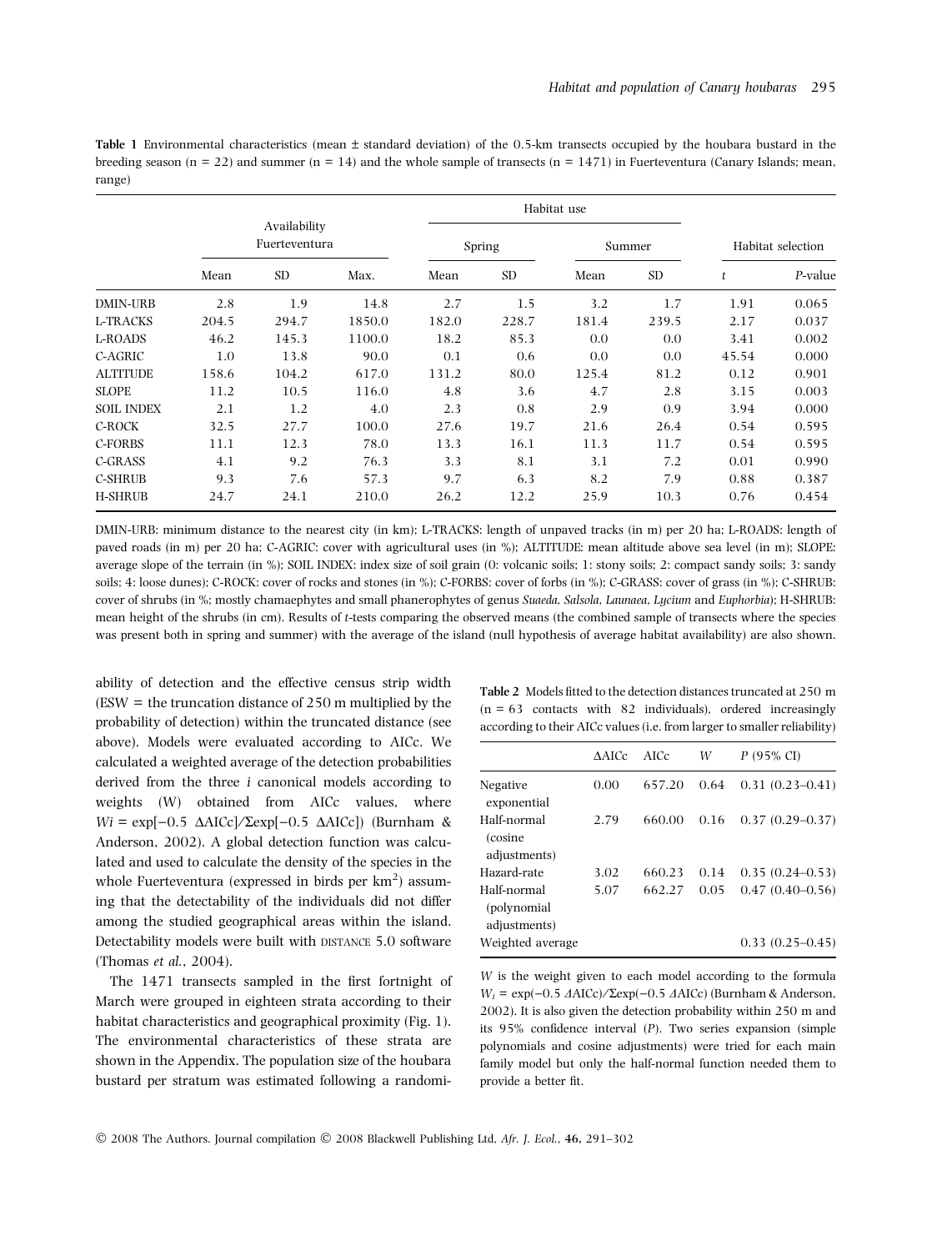zation-resampling procedure. First, we generated 2000 possible values of the ESW from its log-normal distribution obtained in the previous analysis of detectability (Table 2). Second, we generated  $2000$  random subsets of  $2/3$  of transects within each stratum (as if each of our sampling units was a random sample of  $2/3$  of the original 0.5-km transects). Then, the density of houbaras was calculated considering the number of individual birds recorded, the length of the transects made and the ESW randomly assigned. The total number of individuals per stratum was calculated multiplying the estimated density (in birds per  $\rm km^2)$  by the area of each stratum. Finally, we took the 5% and 95% percentiles of the 2000 estimations to give the 90% confidence interval of the abundance within each stratum. When the lower end of the confidence interval for a particular stratum was zero but we did actually observed houbaras it was used the number of individuals detected as the lower end of the confidence interval. To obtain the abundance estimate of the species for the whole island, we repeated the same procedure but using a number of transects per stratum proportional to its surface within the island (that is, if a particular stratum covered 10% of Fuerteventura, then 10% of each random subset of transects were obtained for that stratum).

#### Habitat use

We used the average environmental values of the transects where the species was observed to assess the general habitat use of the houbara bustard and the seasonal changes in habitat characteristics  $(n = 36; 22$  in the breeding season and 14 in summer; Table 1). To assess whether the species used the same habitats in the breeding season and summer time, a preliminary MANOVA test was carried out with the environmental variables. The MANOVA was not significant (Wilks' lambda = 0.68,  $F_{12,23} = 0.89$ ,  $P = 0.573$ ) showing a similar pattern of habitat characteristics of the species in both seasons. Therefore, the following analyses were carried out with the whole sample of transects where the species was found.

To analyse the global pattern of habitat use and preferences of the houbara in the island, we tested whether the average of variables measured in the line transects, where the species was observed in both seasons (i.e. representing the average used habitat), differed from the mean of the whole sample of 1471 transects (representing the mean habitat features in the transects sampled). The differences between the set of observed mean figures (habitat use) and

the set of expected values (availability) were tested with a multivariate Hotelling's T-test, and with a posteriori t-tests separately for each variable. The Hotelling's T-test (and the a posteriori t-tests with original variables) deals with a habitat selection approach within environmental gradients by comparing between the locations used in the study region (only the patches with bird detections) with those available (all of the patches sampled). This approach is a more stringent analysis on habitat use of the houbara bustard, not assuming that the 'absence' of the species in the transects sampled necessarily entails unsuitable habitat (i.e. the 'absences' of the species may be merely because of chance, considering both the scarcity of the houbara and its detection probability). This test may not seem adequate for soil index but indeed it is because the index is an ordered multinomial variable resulting from average of three measures, which in practice means that we are not longer dealing with an integer variable, but rather with a real (continuous) number; moreover, the residuals of this variable did not significantly deviate from normality. All statistical analyses were carried out using STATISTICA 6.0 (Statsoft, 2001).

## Results

#### Bird densities and population size

The best model among the three fitted to the detection distances was the negative exponential key function with no term for series expansion, while the others were weaker alternatives ( $\triangle$ AICc ranging from 2.79 to 5.07; Table 2). The estimated average probability of detection was 0.33 (95% confidence interval: 0.25–0.45). Accordingly, the average ESW was 82.5 m (95% confidence interval: 62.5– 112.5 m).

The species was recorded in eight out of eighteen strata in early spring (Table 3). Average density of the houbara bustard for the whole island was  $0.11$  birds per  $km<sup>2</sup>$ . The maximum densities were recorded in Tindaya and Triquivijate with  $0.78$  and  $0.72$  houbaras per  $km<sup>2</sup>$  respectively. Population size is estimated at 177 birds for the whole Fuerteventura island during the breeding season (90% confidence interval: 108–258 birds, Table 3). The most important areas where the species are located include Tindaya, Triquivijate, Tefía-Ampuyenta and Fimapaire-Finimoy (Fig. 1). These sectors cover 247  $km^2$  (or 16%) of Fuerteventura and include 80.8% of the total population in this island.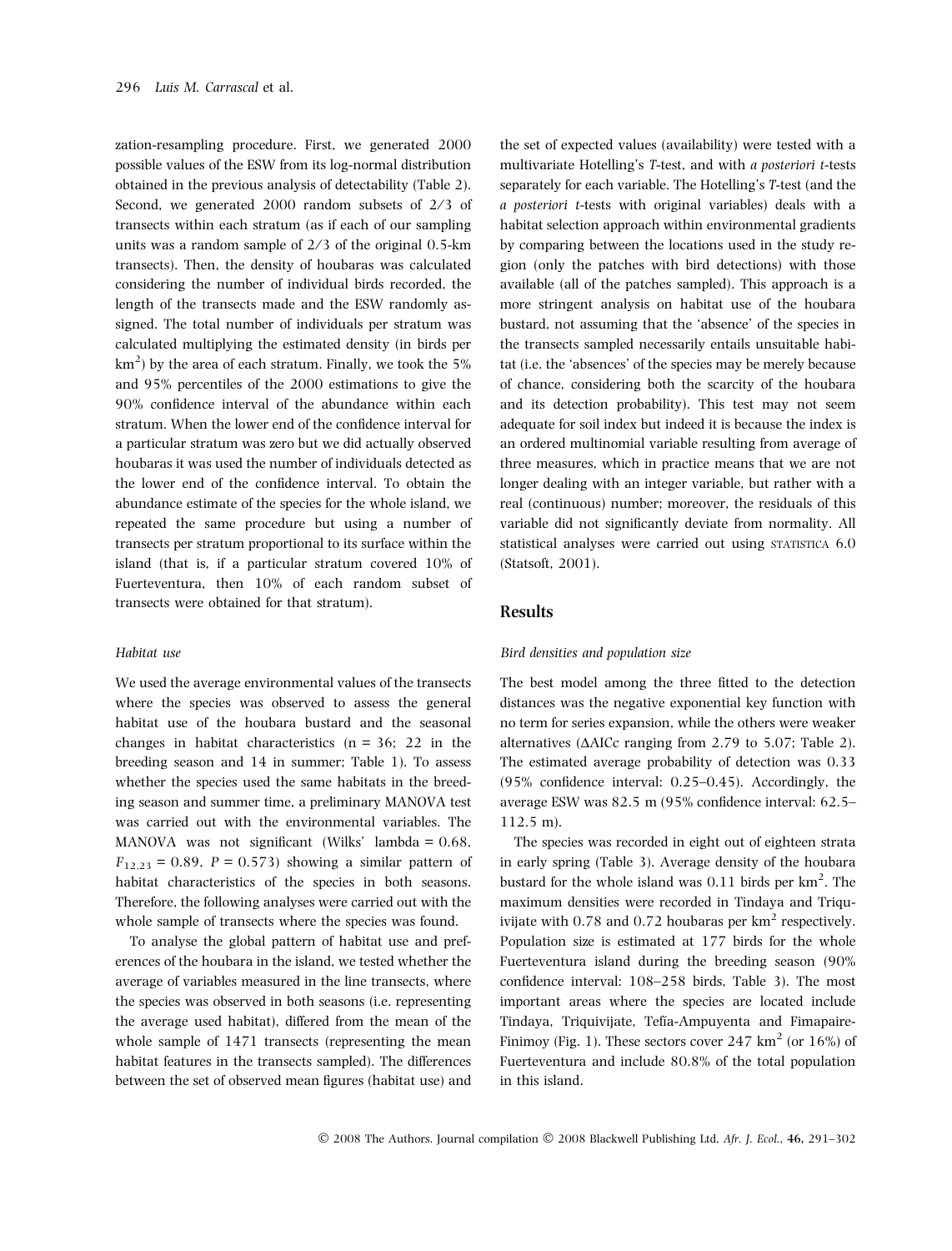Table 3 Population density (birds per  $km^2$ ) and population size estimates (number of birds with the 90% confidence interval) for the houbara bustard in each geographical area of Fuerteventura (the numbers in brackets refer to areas in Fig. 1)

|                           | Birds per<br>$10 \text{ km}$ |                 | Breeding density and<br>population size |                |                     |
|---------------------------|------------------------------|-----------------|-----------------------------------------|----------------|---------------------|
|                           | spr, sum                     | km <sup>2</sup> | <b>Birds</b><br>per $km^2$              | Mean           | $(90\% \text{ CI})$ |
| <b>ISLAND</b>             |                              | 1584            | 0.11                                    | 177            | 108-258             |
| Tindaya $(16)$            | 1.3, 0.3                     | 54              | 0.78                                    | 42             | $24 - 61$           |
| Triquivijate $(6)$        | 1.2, 0.8                     | 61              | 0.72                                    | 44             | $26 - 63$           |
| Fimapaire-Finimoy<br>(4)  | 0.9, 1.6                     | 53              | 0.54                                    | 29             | $15 - 43$           |
| Cotillo-Majanicho<br>(18) | 0.8, 0.0                     | 13              | 0.46                                    | 6              | $1 - 9$             |
| Tefia-Ampuyenta<br>(15)   | 0.6, 0.0                     | 79              | 0.35                                    | 28             | $9 - 43$            |
| Castillo (7)              | 0.3, 0.0                     | 51              | 0.17                                    | 9              | $1 - 13$            |
| Malpaíses North (1)       | 0.2, 0.0                     | 102             | 0.13                                    | 14             | $1 - 21$            |
| Jandia $(10)$             | 0.2, 0.9                     | 71              | 0.09                                    | 7              | $1 - 10$            |
| Betancuria (14)           | 0.0, 0.0                     | 343             | 0.00                                    | $\Omega$       | $0 - 0$             |
| Corralejo (2)             | 0.0, 2.4                     | 22              | 0.00                                    | 0              | $0 - 0$             |
| Jandia mountains<br>(11)  | 0.0, 0.0                     | 104             | 0.00                                    | 0              | $0 - 0$             |
| Lajares-Oliva (17)        | 0.0, 0.7                     | 38              | 0.00                                    | $\overline{0}$ | $0 - 0$             |
| Malpaises South<br>(8)    | 0.0, 0.0                     | 44              | 0.00                                    | $\Omega$       | $0 - 0$             |
| Montaña Lengua<br>(3)     | 0.0, 0.0                     | 24              | 0.00                                    | 0              | $0 - 0$             |
| Morro Jable $(12)$        | 0.0, 0.0                     | 20              | 0.00                                    | $\Omega$       | $0 - 0$             |
| Tetir-Rosario (5)         | 0.0, 0.0                     | 178             | 0.00                                    | 0              | $0 - 0$             |
| Tuineje $(13)$            | 0.0, 0.3                     | 122             | 0.00                                    | 0              | $0 - 0$             |
| Vigan-Giniginamar<br>(9)  | 0.0, 0.0                     | 205             | 0.00                                    | 0              | $0 - 0$             |

The surface of each sampling area is given in  $km^2$ . The geographical areas are ordered according to the population density. The relative abundance (birds per 10 km) of houbaras in spring and summer (spr, sum) in each geographical area is also presented.

#### Habitat use

The average figures of the houbara bustard in the twelve environmental variables significantly differed from the averages of all transects in the whole island (Table 1; Wilks' lambda = 0.01;  $F_{12,24} = 142.04$ ,  $P < 0.0001$ ). That is to say, the species showed an intense habitat use pattern preferring positions on the environmental gradients that were apart from the average habitat characteristics of Fuerteventura.

The 36 transects where the species was detected had environmental averages significantly higher than the average figures measured in the whole island for the soil index (towards the sandy extreme) and lower for the slope of the terrain ( $P = 0.003$ ), both the length of dirt tracks and paved roads ( $P = 0.037$  and  $P = 0.002$  respectively). and the cover of ground devoted to agriculture  $(P < 0.001)$ . There is a marginally significant selection pattern ( $P < 0.065$ ) for the longest distances to the nearest city, specially marked in summer time. Habitat structure variables potentially affecting the average habitat preferences of the species were far away from significance  $(P > 0.33$  for two soil and four vegetation traits). To summarize, the houbara bustard occupied preferentially flat and isolated locations with a low rock cover and with a low impact of any human activity (agriculture, urban development, and network of rural tracks and paved roads), being fairly generalist according to other habitat structure characteristics.

In spite of the lack of habitat use differences between the breeding season and summer in the houbara population in Fuerteventura ( $P = 0.573$ ; see Materials and methods), the distribution of relative abundances within the island was not significantly correlated in both seasons  $(r = 0.162, n = 18$  strata,  $P = 0.522$ ; see Table 3 for relative abundances measured in birds per 10 km of transects). This result shows a seasonal change in the distribution pattern of the species within the island, with large summer increases in the sandy areas of Jandia jable, Corralejo and Lajares-Oliva, and important decreases in Cotillo-Majanicho, Tindaya and Tefia-Ampuyenta.

## Discussion

#### Main patterns of habitat use

This study shows that both topographic and anthropic features determine the habitat use of the houbara bustard, while other descriptors related to vegetation structure and substrate characteristics play a minor role in its distribution over Fuerteventura. In this island, the houbara behaves as a habitat generalist according to habitat structure features, which is in agreement with the niche expansion hypothesis in island environments (Blondel, 1979; Wiens, 1989). Overall, the houbara bustard in Fuerteventura occupies similar habitats to those preferred on continental Africa: arid flat or gently undulating terrain with little shrub cover (Le Cuziat et al., 2005a,b; Hingrat et al., 2007; see also Martín &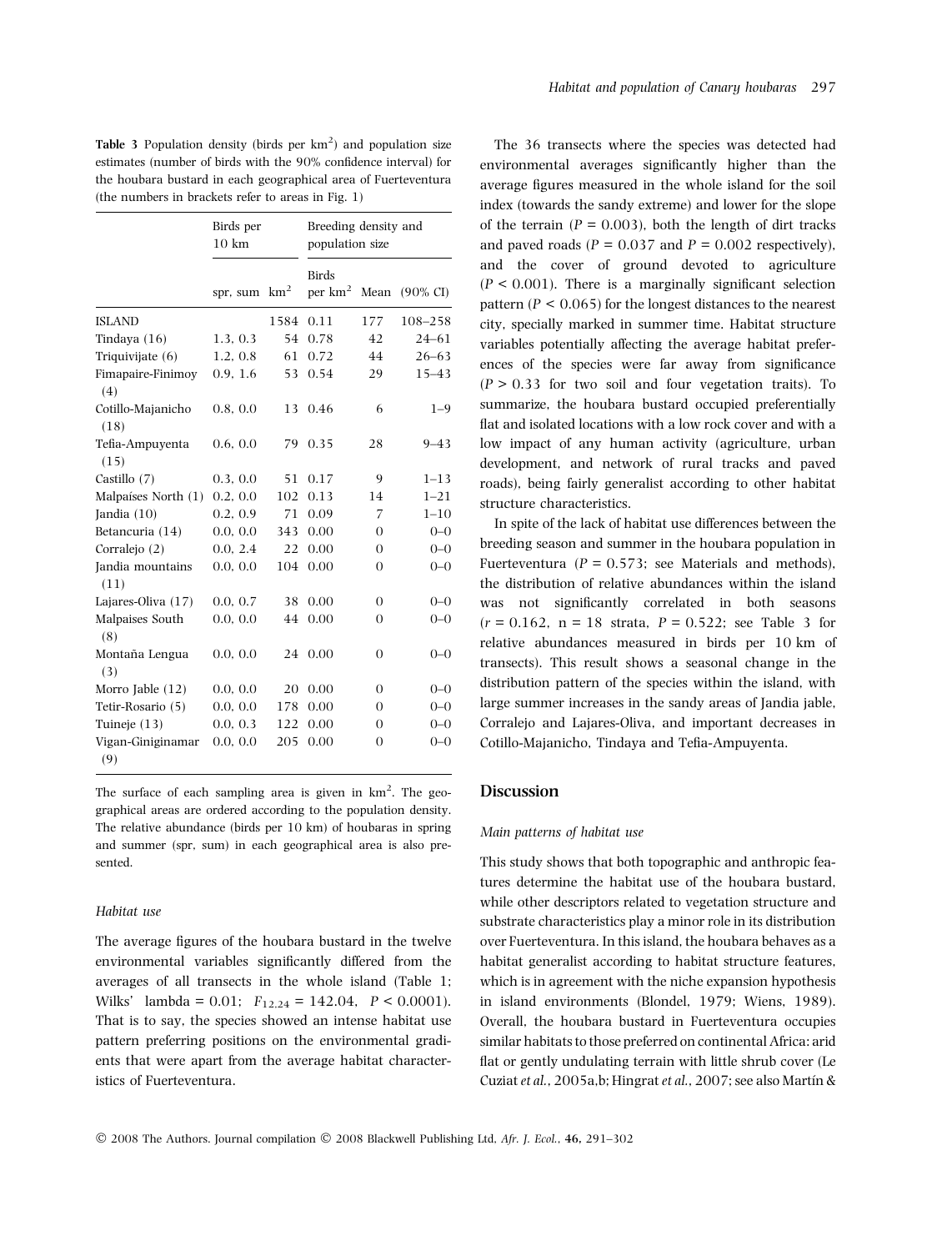Lorenzo, 2001). This general habitat selection pattern does not change between summer and early spring. However, it should be noted that our aim was to make estimates for the whole population and thus we did not consider age or sex groups, whose habitat preferences may vary seasonally. Thus, the habitat use pattern of the species we describe in this study has to be considered as average for the whole houbara population in Fuerteventura. In the northern African population, it has been reported that habitat preferences of the females differed from those of the males and vary seasonally, because female breeding birds, during spring, select areas richer in preys (beetles) with higher vegetation (Hingrat et al., 2007). Nevertheless, Hingrat et al. (2007) did not detect seasonal variation in male habitat use. Both habitat cues and the presence of conspecifics determine the settlement patterns of bustard species (Hingrat et al., 2004; and see Lane, Alonso & Martin, 2001 for great bustard Otis tarda), so that the birds (particularly males) may show fidelity to sites somewhat regardless of the availability of suitable habitat elsewhere.

Notably, an excessive slope of the terrain and a rocky substrate were the only non-anthropic habitat features constraining the occurrence of the houbara bustard, whereas none of the four vegetation variables considered was an important predictor of the species distribution. Recently, several papers on arid environments have shown that topographic abiotic features are the primary factors determining regional bird distribution patterns, both at the species (Knight & Beale, 2005; Seoane et al., 2006; Palomino et al., 2007) and the community levels (Kaboli, Guillaumet & Prodon, 2006). In the particular case of the houbara bustard, the positive selection of the flattest plains with a compact or sandy (but not rocky) substrate could be related to the high energy demands of upward walking for such a large cursorial bird (1.2 kg mean weight) with long tarsi (Lachica & Aguilera, 2000; Daley & Biewener, 2003; Gabaldón, Nelson & Roberts, 2004). Thus, the locomotion on steep slopes, or up and down over a rocky substrata with large stones or massive rocks (e.g. 'malpaíses') may pose clear limits to the habitat distribution of the houbara bustard in this mountainous volcanic island.

Disturbances from human origin are currently the primary environmental effects to modify and mitigate in endangered or vulnerable houbara populations (Lavee, 1985; Osborne, Launay & Gliddon, 1997; Le Cuziat et al., 2005a,b). Fortunately, some anthropic risks have been almost eradicated for the houbara bustard in the Canary Islands (e.g. hunting, one of the most important menaces

for the species in many places: Mian, 1986; Goriup, 1997; Combreau, Launay & Lawrence, 2001; Chammem et al., 2003), or are receiving particular attention (casualties on power lines: Lorenzo, 1995; and see also http:// www.seo.org/lifehubara/Ingles/AccionesProyecto7.htm). This work identifies the impact of a threatening factor to be urgently corrected such as the highly uncontrolled urban sprawl and the associate road network in the flattest, steppe-like habitats of the island. The negative effect of the proximity of urban areas and the density of paved roads on the occurrence of the houbara bustard will likely increase if the prevailing models of urbanization and tourism resort penetrate the interior flat steppe-like area. Thus, there is a conflict between the development of rural areas (for urbanization and agriculture) and the houbara in Fuerteventura, both of which favour flat and vegetated plains (see also Osborne, Launay and Gliddon, 1997). Our results also show that the houbara bustard is sensitive to the extension of agricultural fields, which negatively affects its habitat use (Lavee, 1985; Goriup, 1997; Le Cuziat et al., 2005a,b; Hingrat et al., 2007; but see Medina, 1999 for partially positive influences of some agricultural practices in summer time). The density of rural tracks, regularly traversed either by tourist trekkers or sports motor-vehicles, also adversely influences the distribution pattern of the species in Fuerteventura. Uncontrolled traversing of wild and solitary areas during the breeding season (e.g. looking for mushrooms 'criadas' accompanied by dogs), and riding with quads and motorcycles at any time of the year, in those areas maintaining the large proportion of the Fuerteventura houbara population, should be limited and strictly regulated. This may be the reason for some of the seasonal changes observed in the geographical distribution of the species within the island, that is for example, a low relative abundance of houbaras in some places supporting large number of visitors in early spring (e.g. Jandía, Lajares-Oliva and Corralejo sandy areas; Table 3).

#### Population size and conservation status

Despite apparently having a large availability of potential habitat (as judged by the non-significant differences in many habitat structure variables), the mean densities and overall population of the species in Fuerteventura are low  $(0.11$  birds per km<sup>2</sup> and 177 birds respectively), otherwise consistent with its large body size (Carrascal & Telleria, 1991). The probable population trend of the houbara bustard in Fuerteventura can be inferred considering the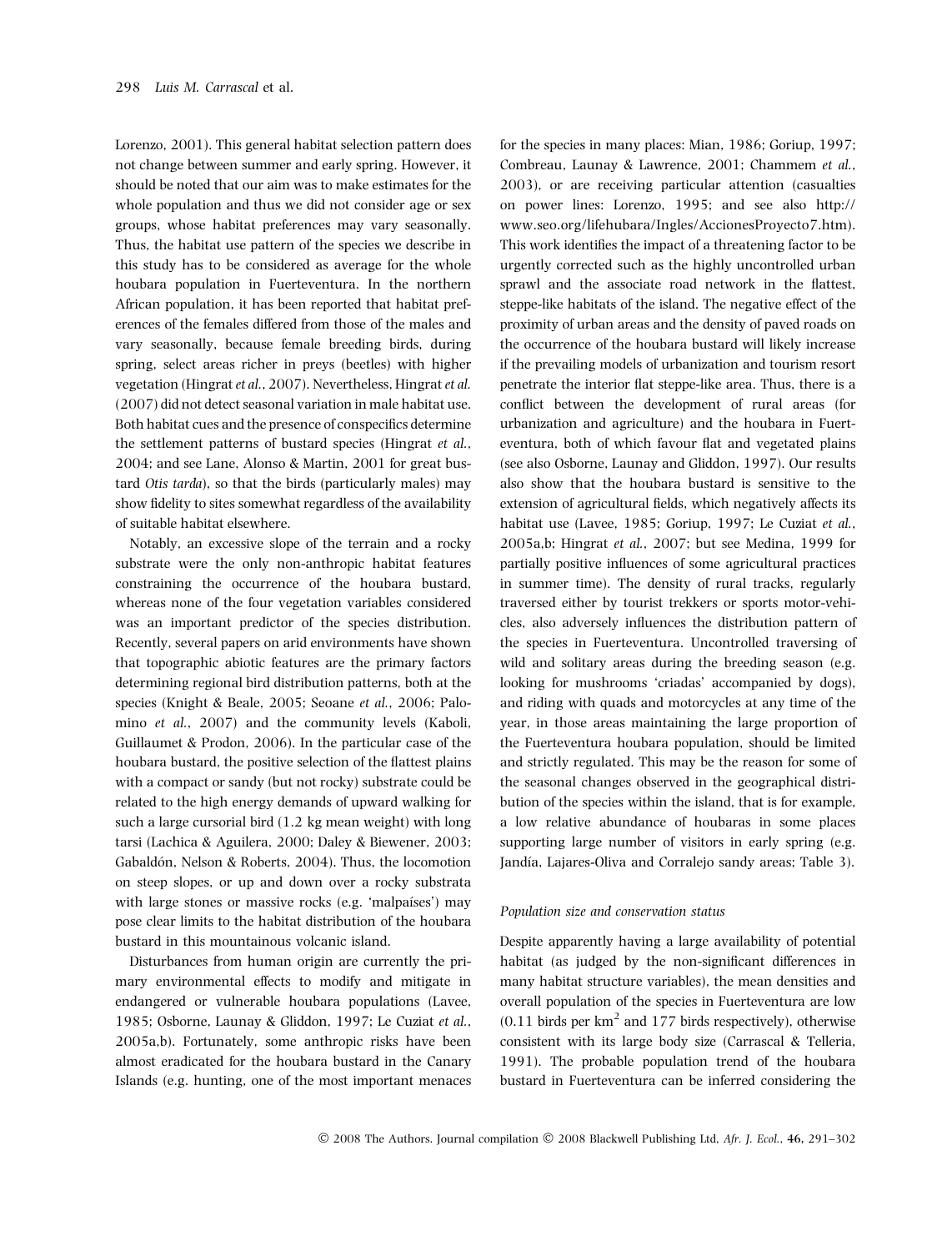previously published information. The two most exhaustive censuses of the houbara population in Fuerteventura reported 241 birds in 1994 (Martín et al., 1997) and 256 birds in 2000 (Anonymous, 2000). These estimations lay inside the 90% confidence interval, in 2005–2006 (108– 258), measured in this paper. Therefore, the population size of the houbara bustard has remained stable or has probably shown a slight decrease during the last 6 years in Fuerteventura, which poses some conservation concerns according to its low population size  $(\leq 250$  birds). This pattern contrasts with that observed in the nearby smaller island of Lanzarote  $(846 \text{ km}^2)$ , separated from Fuerteventura by a narrow stretch of 11 km: mean density of 1.63 birds per  $km^2$  (the highest recorded in the whole geographic range of the species in northern Africa and central Asia), population size reaching 500 birds and average 40% increase in the last 6 years (Carrascal et al., 2006).

These contrasting differences for two subpopulations within the Canary metapopulation lead to some important ecological and conservation consequences. First, the between-island differences in population density and size can be easily explained considering the annual productivity, vegetation development and local rainfall, which are higher in Lanzarote than in Fuerteventura (Morales & Pérez-González, 2000; compare also the forb and grass covers of Fuerteventura in Table 1 in this study  $-11.1\%$ and 4.1%– with 20.6% and 6.8%, respectively, measured in Lanzarote according to Carrascal et al., 2006). Second, the contrasting population status and trends would suggest very different conservation concerns leading to a favourable protection status in Lanzarote and to a worrying conservation status in Fuerteventura and would suggest making necessary and immediate assessment of management priorities. The coexistence of disparate or antagonistic conservation status within the same Canary population weakens if the different subpopulations are viewed as several parts of the same Canary pool, and if possible inter-island movements influenced by betweenyears and between-areas differences in rainfall are taken into account. Indeed, it is known that the houbara bustard shows dispersive and migratory habits in other parts of its range (Cramp & Simmons, 1980; Johnsgard, 1991; Hingrat et al., 2004; Le Cuziat et al., 2005a), and that movements occur not only within but also among islands in the Eastern Canaries (Martín et al., 1997).

Four geographical strata supporting  $4/5$  of the whole island population (Tindaya, Triquivijate, Tefía-Ampuyenta and Fimapaire-Finimoy), are not included into the regional network of protected natural sites (http://www.gobcan.es/ cmayot/espaciosnaturales/informacion/fuertev\_todo.html). On the contrary, some historical areas of the species located on protected areas maintain very low densities during the breeding season (sand dunes of Corralejo and Jandía), perhaps because of being increasingly visited by tourists during the breeding season of the houbara. Therefore, it is necessary to reconsider the current design of the natural reserves in the practical conservation of the houbara bustard in Fuerteventura. For future conservation planning, we recommend that representative subset of areas in Fuerteventura be censused repeatedly to detect population trends. This census program should be carried out by means of extensive line transects using detectability estimates to correct observed population densities. Censuses should be concentrated in the most important areas for the species that include 80% of the total population in this island and only cover  $250 \text{ km}^2$  (Tindaya, Triquivijate, Tefía-Ampuyenta and Fimapaire-Finimoy; Fig. 1), thus minimizing the required number of qualified observers or economic resources available for censusing.

# Acknowledgements

This paper was funded by projects CGL2005-02642/BOS of the Spanish Ministry of Educación y Ciencia and by a CENTINELA for the monitoring and management of Macaronesian endangered species (Interreg III-B Acores-Canarias-Madeira 2000-2006). We also thank Claire Jasinski for improving the English of the manuscript and Juan Carlos Illera for a notable contribution to the field work. Two anonymous referees contributed with their suggestions to improve the manuscript.

## References

- ANONYMOUS (2000) Plan de Recuperación de la Hubara Canaria. Viceconsejería de Medio Ambiente, Gobierno de Canarias.
- Bibby, C.J., Burgess, N.D., Hill, D.A. & Mustoe, S.H. (2000) Bird Census Techniques. Academic Press, London.
- BLONDEL, J. (1979) Biogéographie et Ecologie. Masson, Paris.
- Buckland, S.T., Anderson, D.R., Burnham, K.P., Laake, J.L., Borchers, D.L. & Thomas, L. (2001) Introduction to Distance Sampling. Oxford University Press, Oxford.
- Burnham, K.P. & Anderson, D.R. (2002) Model Selection and Multimodel Inference. A Practical Information-theoric Approach. Springer-Verlag, New York.
- CARRASCAL, L.M. & TELLERIA, J.L. (1991) Bird size and density  $A$ regional Approach. Am. Nat. 138, 777–784.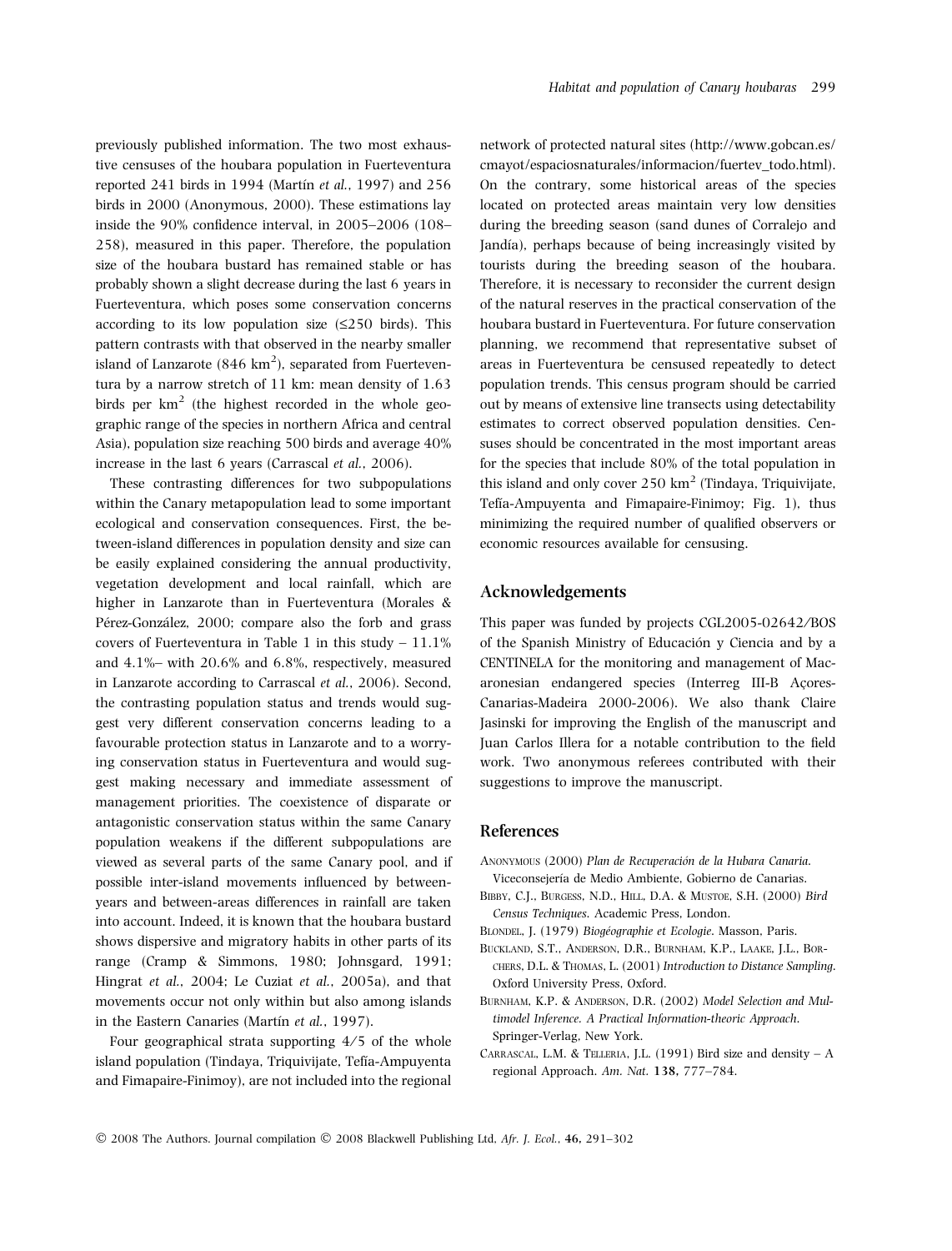- Carrascal, L.M., Seoane, J., Palomino, D. & Alonso, C.L. (2006) Preferencias de hábitat, estima y tendencias poblacionales de la avutarda hubara Chlamydotis undulata en Lanzarote y la Graciosa (Islas Canarias). Ardeola 53, 251–269.
- Caughley, G. & Gunn, A. (1996) Conservation Biology in Theory and Practice. Blackwell Science, Oxford.
- Chammem, M., Khorchani, T., Boukhris, M., Combreau, O., Chniti, L. & Hammadi, M. (2003) L'Outarde houbara Chlamydotis undulata undulata en Tunisie: statut actuel et distribution géographique. Alauda 71, 41–47.
- CODY, M.L., Ed. (1985) Habitat Selection in Birds. Academic Press Inc., San Diego.
- Collar, N.J. & Goriup, P.D. (1984) The ICBP Fuerventura Houbara expedition. Bustard Study 1, 1–92.
- Combreau, O., Launay, F. & Lawrence, P.A. (2001) An assessment of annual mortality rates in adult-sized migrant houbara bustards (Chlamydotis [undulata] macqueenii). Anim. Conserv. 4, 133–141.
- Combreau, O., Launay, F. & Lawrence, M. (2005) Progress, challenges and perspectives in houbara bustard conservation in Asia. In: Ecology and Conservation of Steppe-land Birds (Eds G. BOTA, M. B. MORALES, S. MAÑOSA and J. CAMPRODON). Lynx Edicions & Centre Tecnològic Forestal de Catalunya, Barcelona.
- Cramp, S. & Simmons, K.E. (1980) The Birds of the Western Palearctic, Vol. II. Oxford University Press, Oxford, U.K.
- Daley, M.A. & Biewener, A.A. (2003) Muscle force-length dynamics during level versus incline locomotion: a comparison of in vivo performance of two guinea fowl ankle extensors. J. Exp. Biol. 206, 2941–2958.
- DEL HOYO, J., ELLIOT, A. & SARGATAL, J., Eds (1996) Hanbook of the Birds of the World, Vol. 2. Lynx Edicions, Barcelona.
- GABALDÓN, A.M., NELSON, F.E. & ROBERTS, T.J. (2004) Mechanical function of two ankle extensors in wild turkeys: shifts from energy production to energy absorption during incline versus decline running. J. Exp. Biol. 207, 2277–2288.
- Gangoso, L., Donazar, J.A., Scholz, S., Palacios, C.J. & Hiraldo, F. (2006) Contradiction in conservation of island ecosystems: plants, introduced herbivores and avian scavengers in the Canary Islands. Biodivers. Conserv. 15, 2231–2248.
- Goriup, P. (1997) The world status of the Houbara Bustard Chlamydotis undulata. Bird Conserv. Int. 7, 373–397.
- HINGRAT, Y., JALME, M.S., YSNEL, F., LACROIX, F., SEABURY, J. & RAUtureau, P. (2004) Relationships between home-range size, sex and season with reference to the mating system of the Houbara Bustard Chlamydotis undulata undulata. Ibis 146, 314– 322.
- HINGRAT, Y., SAINT JALME, M., YSNEL, F., LE NUZ, E. & LACROIX, F. (2007) Habitat use and mating system of the houbara bustard (Chlamydotis undulata undulata) in a semi-deserticarea of North Africa: implications for conservation. J. Ornithol. 148, 39– 52.
- Idaghdour, Y., Broderick, D., Korrida, A. & Chbel, F. (2004) Mitochondrial control region diversity of the houbara bustard Chlamydotis undulata complex and genetic structure along the Atlantic seaboard of North Africa. Mol. Ecol. 13, 43–54.
- IUCN (2004) Chlamydotis undulataIn: IUCN 2007. 2007 IUCN Red List of Threatened Species. Available at: www.iucnredlist.org. Downloaded on 23 January 2008.
- JOHNSGARD, P. (1991) Bustards, Hemipodes and Sandgrouse, Birds of Dry Places. Oxford University Press, Oxford.
- JOHNSON, D.H. (1980) The comparison of usage and availability measurements for evaluating resource preference. Ecology 61, 65–71.
- KABOLI, M., GUILLAUMET, A. & PRODON, R. (2006) Avifaunal gradients in two arid zones of central Iran in relation to vegetation, climate, and topography. J. Biogeogr. 33, 133– 144.
- Knight, C.G. & Beale, C.M. (2005) Pale Rock Sparrow Carpospiza brachydactyla in the Mount Lebanon range: modelling breeding habitat. Ibis 147, 324–333.
- LACHICA, M. & AGUILERA, J.F. (2000) Estimation of the energy costs of locomotion in the Iberian pig (Sus mediterraneus). Br. J. Nutr. 83, 35–41.
- Lane, S.J., Alonso, J.C. & Martin, C.A. (2001) Habitat preferences of great bustard Otis tarda flocks in the arable steppes of central Spain: are potentially suitable areas unoccupied? J. Appl. Ecol. 38, 193–203.
- Lavee, D. (1985) The influence of grazing and intensive cultivation on the population size of the Houbara Bustard in the northern Negev in Israel. Bustard Study 3, 103–107.
- LE CUZIAT, J., LACROIX, F., ROCHE, P., VIDAL, E., M'EDAIL, F., ORHANT, N. & B'eranger, P.M. (2005a) Landscape and human influences on the distribution of the endangered North African houbara bustard (Chlamydotis undulata undulata) in Eastern Morocco. Anim. Conserv. 8, 143–152.
- LE CUZIAT, J., VIDAL, E., ROCHE, P. & LACROIX, F. (2005b) Human acitivities affect the potential distribution of the houbara bustard Chlamydotis undulata undulata. Ardeola 52, 21–30.
- Lorenzo, J.A. (1995) Estudio preliminar sobre la mortalidad de aves por tendidos eléctricos en la isla de Fuerteventura (Islas Canarias). Ecología 9, 403-407.
- MADROÑO, A., GONZÁLEZ, C. & ATIENZA, J.C., Eds (2005) Libro Rojo de las aves de España. Dirección General de Conservación de la Naturaleza-SEO ⁄ BirdLife, Madrid.
- MARTÍN, A. & LORENZO, J.A. (2001) Aves del Archipiélago Canario. Francisco Lemus, La Laguna, Tenerife.
- MARTÍN, A., NOGALES, M., HERNANDEZ, M.A., LORENZO, J.A., MEDINA, F.M. & RANDO, J.C. (1996) Status, conservation and habitat selection of the houbara bustard Chlamydotis undulata fuertaventurae on Lanzarote (Canary Islands). Bird Conserv. Int. 6, 229–239.
- MARTÍN, A., LORENZO, J.A., HERNÁNDEZ, M.A., NOGALES, M., MEDINA, F.M., Delgado, J.D., Naranjo, J.J., Quilis, V. & Delgado, G. (1997) Distribution, status and conservation of the houbara bustard Chlamydotis undulata fuertaventurae Rothschilds & Hartet, 1894, in the Canary Islands, November-December 1994. Ardeola 44, 61–69.
- Medina, F.M. (1999) Foraging use of cultivated fields by the houbara bustard Chlamydotis undulata fuertaventurae Rothschild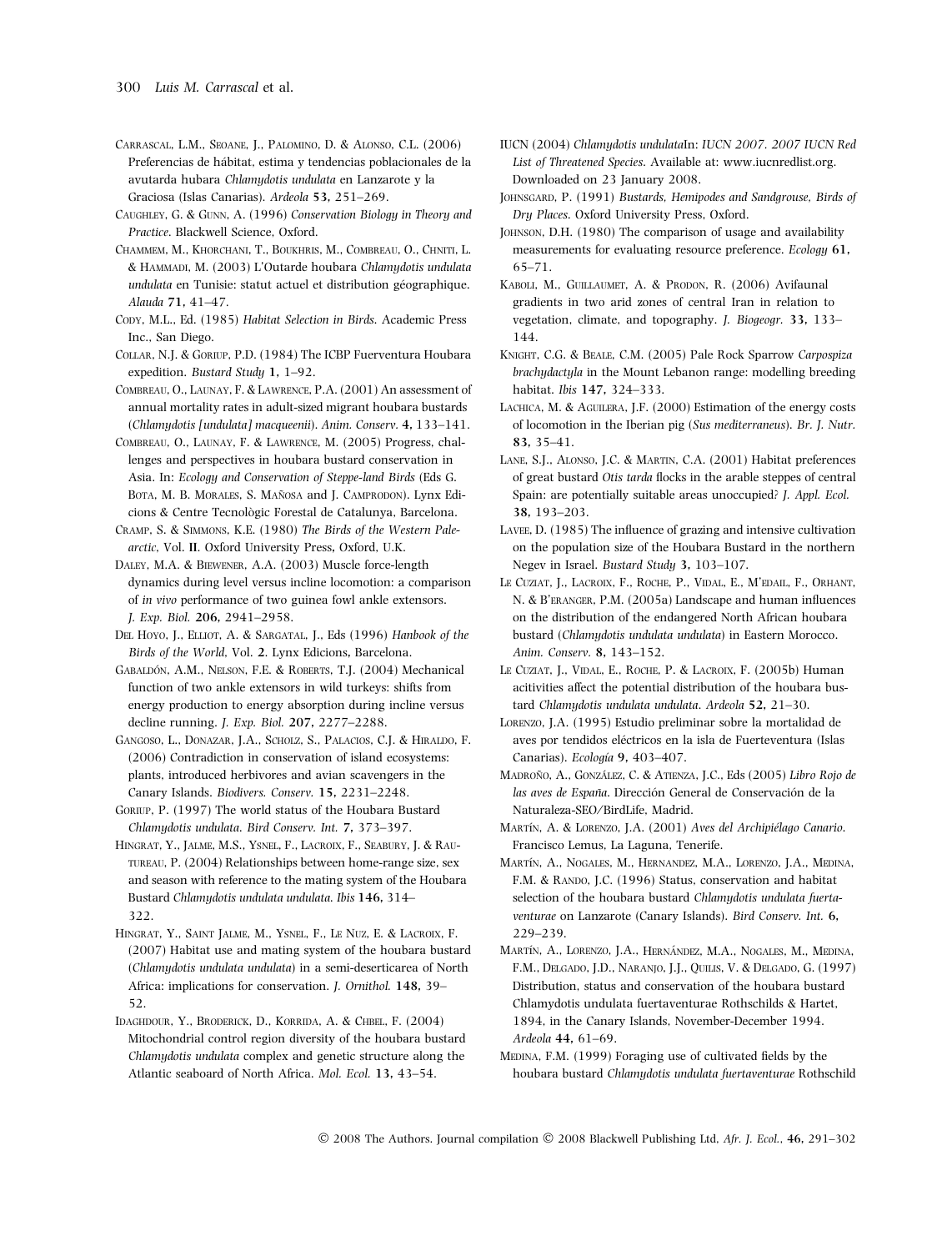and Hartert, 1894 on Fuerteventura (Canary Islands). Bird Conserv. Int. 9, 373–386.

- Mian, A. (1986) Ecological impact of Arab falconry on Houbara Bustard in Baluchistan. Environ. Conserv. 13, 41–46.
- MORALES, G. & PÉREZ-GONZÁLEZ, R. (2000) Gran Atlas Temático de Canarias. Arafo, Tenerife.
- NOIR, S., BARBRAUD, C. & JUDAS, J. (2004) Estimated Asian houbara bustard population size versus true detection probability. In: International Symposium on Ecology and Conservation of Steppe-Land Birds (Eds G. BOTA, M.B. MORALES, S. MAÑOSA, J. CAMPRO-DON). Lynx Edicions & Centre Tecnològic Forestal de Catalunya, Spain, 3-7/12/2004.
- NORRIS, K. (2004) Managing threatened species: the ecological toolbox, evolutionary theory and declining-population paradigm. J. Appl. Ecol. 41, 413–426.
- OSBORNE, P.E., LAUNAY, F. & GLIDDON, D. (1997) Wintering habitat use by houbara bustards Chlamydotis undulata in Abu Dhabi and implications for management. Biol. Conserv. 81, 51–56.
- PALOMINO, D., SEOANE, J., CARRASCAL, L.M. & ALONSO, C.L. (2007) Competing effects of topographic, lithological, vegetation structure and human impact in the habitat preferences of the Cream-coloured Courser. J. Arid Environ. 72, 401–410.
- PITRA, C., LIECKFELDT, D., FRAHNERT, S. & FICKEL, J. (2002) Phylogenetic relationships and ancestral areas of the bustards (Gruiformes: Otididae), inferred from mitochondrial DNA and nuclear intron sequences. Mol. Phylogenet. Evol. 23, 63–74.
- RODRÍGUEZ, O., GARCÍA, A. & REYES, J.A. (2000) Estudio fitosociológico de la vegetación actual de Fuerteventura (Islas Canarias). Vieraea 28, 61–98.
- SANTOS, A. (2000) La vegetación. In: Gran Atlas Temático de Canarias (Eds G. MORALES and R. PÉREZ-GONZÁLEZ). Arafo, Tenerife.
- Seoane, J., Justribo, J.H., Garcia, F., Retamar, J., Rabadan, C. & ATIENZA, J.C. (2006) Habitat-suitability modelling to assess the effects of land-use changes on Dupont's lark Chersophilus duponti: a case study in the Layna Important Bird Area. Biol. Conserv. 128, 241–252.
- STATSOFT, I. (2001) STATISTICA (data analysis software system), 6.0 edn. StatSoft, Inc., Tulsa, OK.
- Thomas, L., Buckland, S.T., Burnham, K.P., Anderson, D.R., Laake, J.L., Borchers, D.L. & Strindberg, S. (2002) Distance sampling.

In: Encyclopedia of Environmetrics (Eds A. H. El-Shaarawi and W. W. Piegorsch). John Wiley & Sons, Chichester.

- THOMAS, L., LAAKE, J.L., STRINDBERG, S., MAROUES, F.F.C., BUCKLAND, S.T., Borchers, D.L., Anderson, D.R., Burnham, K.P., Hedley, S.L., Pollard, J.H. & Bishop, J.R.B. (2004) Distance 5.0, Release Beta, 2 edn. Research Unit for Wildlife Population Assessment, St. Andrews.
- TOURENO, C., COMBREAU, O., LAWRENCE, M., POLE, S.B., SPALTON, A., Gao, X.J., Al Baidani, M. & Launay, F. (2005) Alarming houbara bustard population trends in Asia. Biol. Conserv. 121, 1–8.
- URBAN, E.K., FRY, C.H. & KEITH, S. (1986) The Birds of Africa, Vol. II. Academic Press, London.
- Wiens, J.A. (1989) The Ecology of Bird Communities, Vol. 1. Cambridge University Press, Cambridge.

(Manuscript accepted 29 February 2008)

doi: 10.1111/j.1365-2028.2008.00971.x

# Appendix

Environmental average characteristics of the eighteen strata studied in Fuerteventura (see Fig. 1 for their location within the island). The number of 0.5-km transects made in each stratum is shown in brackets. DMIN-URB: minimum distance to the nearest city (in km); L-TRACKS: length of unpaved tracks (in m) per 20 ha; L-ROADS: length of paved roads (in m) per 20 ha; C-AGRIC: cover with agricultural uses (in %); ALTITUDE: mean altitude above sea level (in m); SLOPE: average slope of the terrain (in %); SOIL INDEX: index size of soil grain (0: volcanic soils; 1: stony soils; 2: compact sandy soils; 3: sandy soils; 4: loose dunes); C-ROCK: cover of rocks and stones (in %); C-FORBS: cover of forbs (in %); C-GRASS: cover of grass (in %); C-SHRUB: cover of shrubs (in %; mostly chamaephytes and small phanerophytes of genus Suaeda, Salsola, Launaea, Lycium and Euphorbia); H-SHRUB: mean height of the shrubs (in cm).